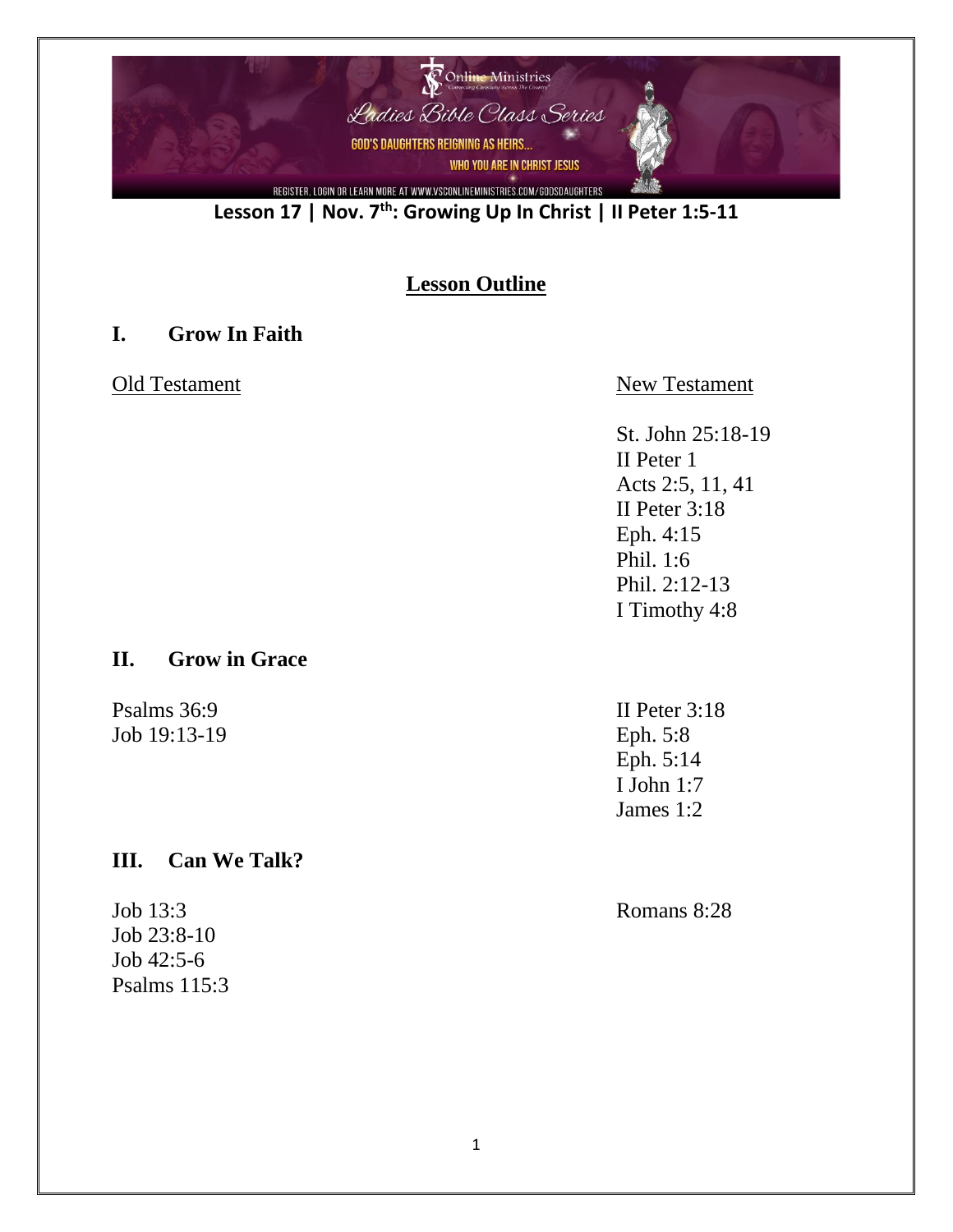

**Lesson 17 | Nov. 7th : Growing Up In Christ | II Peter 1:5-11**

#### **IV. What to Add**

Ruth 1:1-6 Eph. 4:1 Psalms 1 Leviticus  $8:30$  II Cor. 5:1

II Peter 1:5-11

Proverbs 13:7 Romans 12:1-2 I Thess. 4:16-17 I Timothy 5:21 II Timothy 4:1 Rev. 4:11 Eph. 4:15-16 II Peter 3:18

- 1) **Virtue**: Moral Excellence a high standard of morality and conduct; living as becomes who you are.
- 2) **Knowledge:** A relation between the person "knowing" and the object known; in this respect, what is "known" is of value or importance to the one who knows - hence the establishment of the VERTICAL RELATIONSHIP. You and God - VERTICAL.
- 3) **Temperance:** Controlling yourself by the Word. Putting into practice the knowledge that is gained from the Vertical relationship.
- 4) **Patience:** To abide under; to endure in the face of trials.
- 5) **Godliness:** Having a Godward attitude; developing character that is wellpleasing to God and that is characteristic of who you are.
- 6) **Brotherly Kindness:** Kind to those in the Body because of our blood relationship (Horizontal Relationship).
- 7) **Love:** To express the essential nature of God, which is LOVE; a lifestyle;